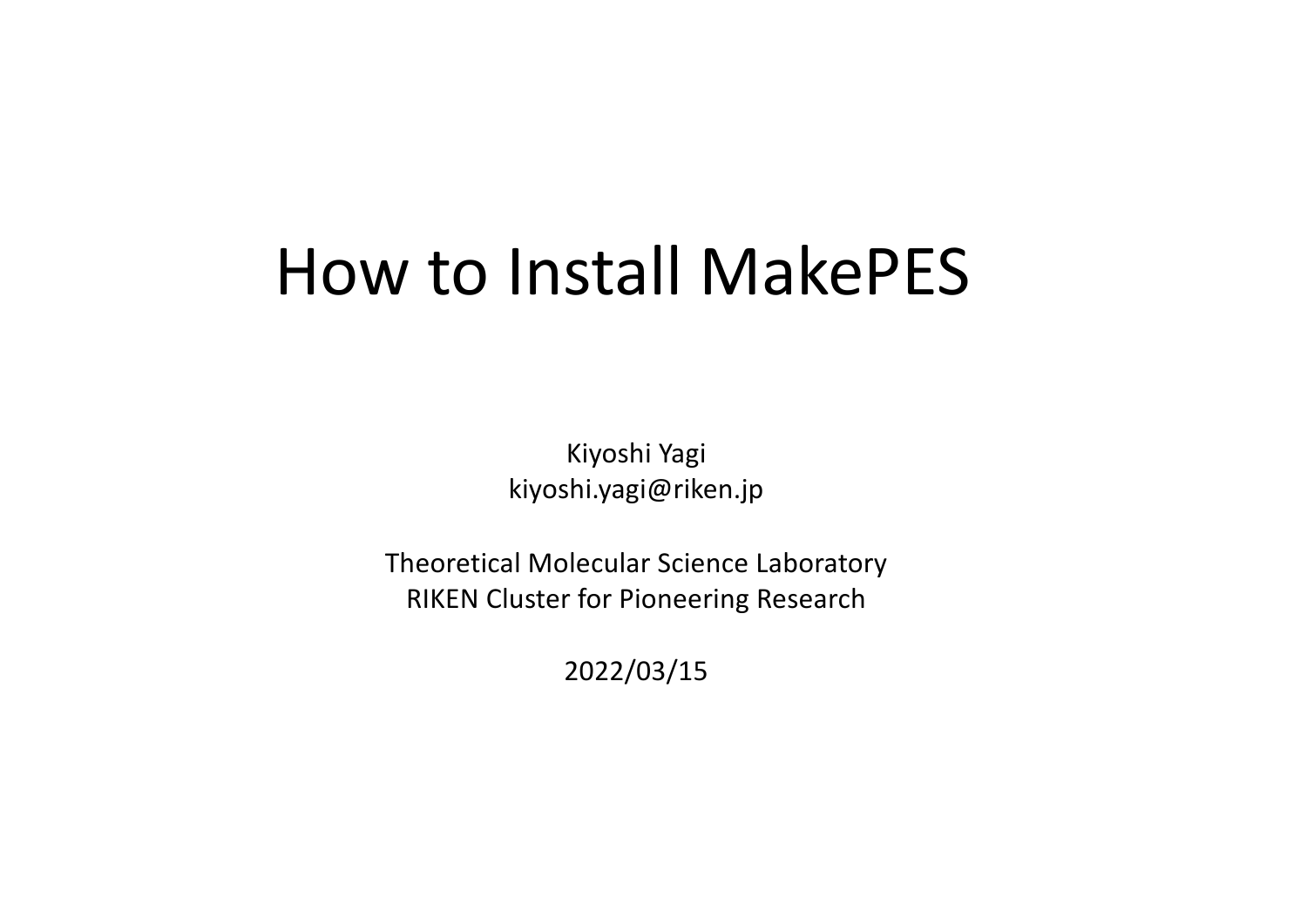## **NOTE**

- MakePES is a command line based program. This manual assumes that you are familiar with the commands in UNIX, and that you are working on Bourne Shell (bash).
- "/path/to/sindo" indicates the absolute path of your installation directory. For example,

/path/to/sindo -> /home/yagi/pgm/sindo-4.0\_220312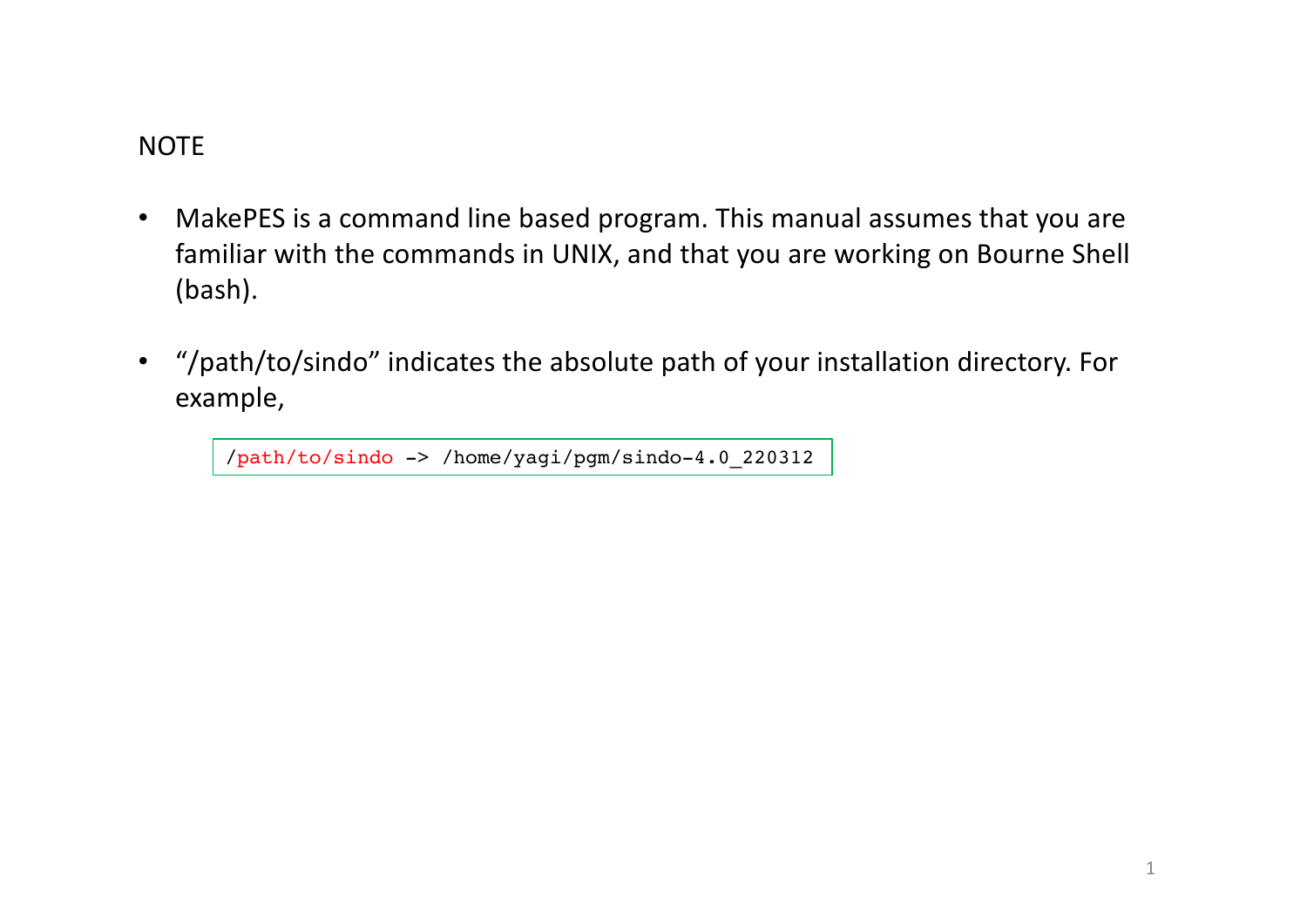- 1. Install Java JDK in your system. For details, see "How to Install JSindo".
- 2. Download sindo-4.0\_xxxx.zip from our website https://tms.riken.jp/en/research/software/sindo
- 3. Unzip (double click ) the file, and find "sindovars.sh" in the top directory,

```
> cd sindo-4.0_xxxx
> 1sFSindo/ JSindo/ LICENSE README.md script/ sindovars.sh
```
Edit "sindovars.sh" and set "/path/to/sindo" to the name of install directory.

```
#!/bin/bash
export sindo_dir=/path/to/sindo
export CLASSPATH=${CLASSPATH}:$sindo dir/JSindo/jar/JSindo-4.0 fat.jar
export PATH=$PATH:$sindo_dir/script:$sindo_dir/FSindo/bin
export SINDO_RSH=ssh
```
4. Open a terminal, source "sindovars.sh", and then invoke RunMakePES:

```
. /path/to/sindo/sindovars.sh
java RunMakePES -h
```